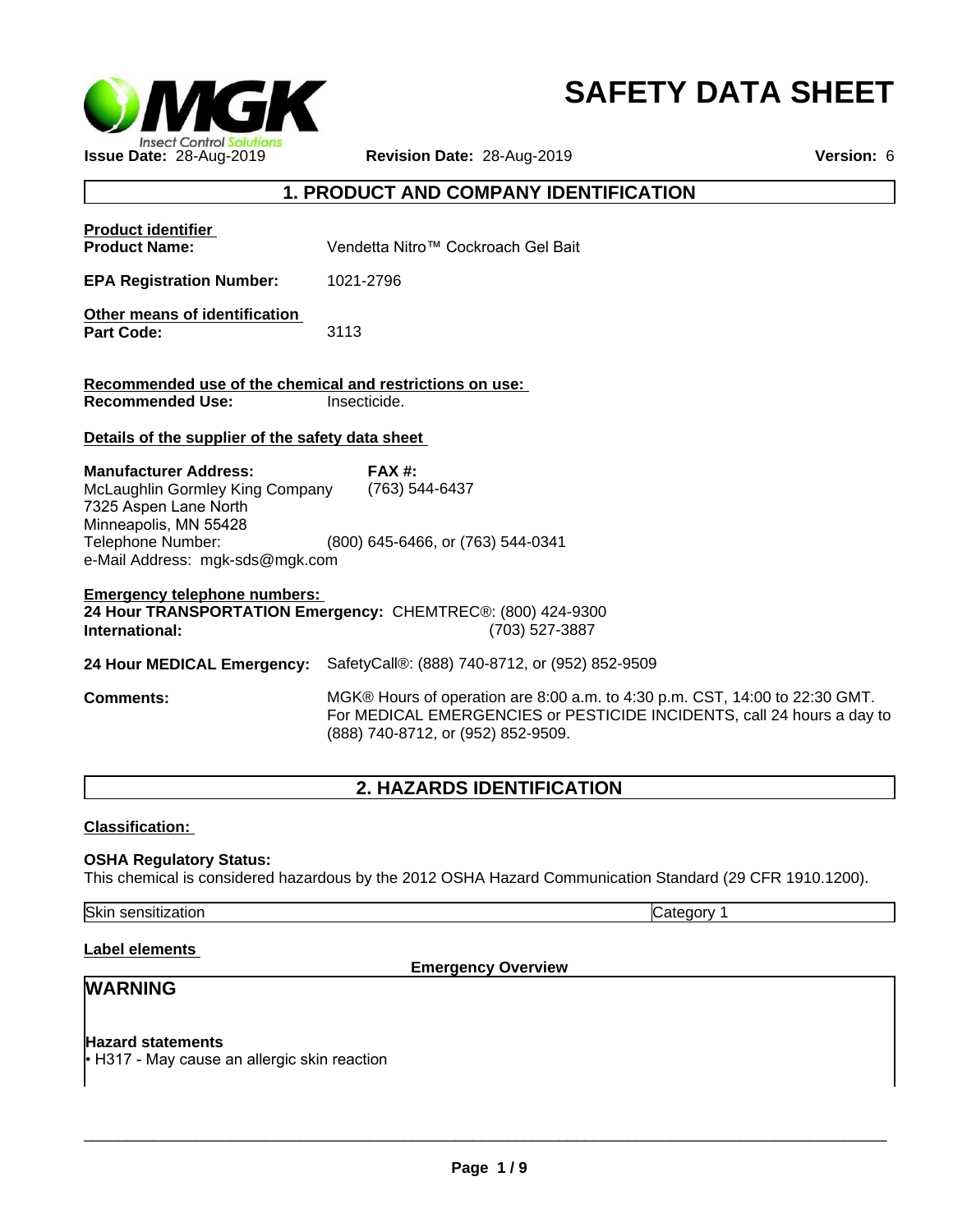

#### **Precautionary Statements - Prevention:**

P261 - Avoid breathing dust/fume/gas/mist/vapors/spray

- P272 Contaminated work clothing should not be allowed out of the workplace
- P280 Wear protective gloves

#### **Precautionary Statements - Response:**

P321 - Specific treatment (see Section 4/ First Aid). P302 + P352 - IF ON SKIN: Wash with plenty of soap and water P333 + P313 - If skin irritation or rash occurs: Get medical advice/attention P363 - Wash contaminated clothing before reuse

#### **Precautionary Statements - Storage:**

P404 - Store in a closed container

#### **Precautionary Statements - Disposal:**

P501 - Dispose of contents/container to an approved waste disposal plant

#### **Hazards not otherwise classified (HNOC):**

Do not use this product in or on electrical equipment due to the possibility of shock hazard.

# **3. COMPOSITION/ INFORMATION ON INGREDIENTS**

| <b>Chemical Name</b>             | <b>CAS No.</b>                                     | $-%$<br>Weight- |
|----------------------------------|----------------------------------------------------|-----------------|
| Clothianidin                     | 210880-92-5                                        | 0.50            |
| AR®)<br>.ı (NY')<br>Pvriproxvfen | 7-68-<br>$\overline{\phantom{a}}$<br>ΩĽ.<br>וט וטכ | 0.50            |

\*The exact percentage (concentration) of composition has been withheld as a trade secret

Comments: Ingredients not identified are proprietary or non-hazardous. Values are not product specifications.

# **4. FIRST AID MEASURES**

#### **Aspiration pneumonia hazard:** • Not applicable

#### **Description of first aid measures:**

| Eye contact:         | Hold eye open and rinse slowly and gently with water for 15-20 minutes. Remove<br>contact lenses, if present, after the first 5 minutes, then continue rinsing eye. Call<br>a poison control center or doctor for treatment advice. |
|----------------------|-------------------------------------------------------------------------------------------------------------------------------------------------------------------------------------------------------------------------------------|
| <b>Skin Contact:</b> | Take off contaminated clothing. Rinse skin immediately with plenty of water for<br>15-20 minutes. Call a poison control centeror doctor for treatment advice.                                                                       |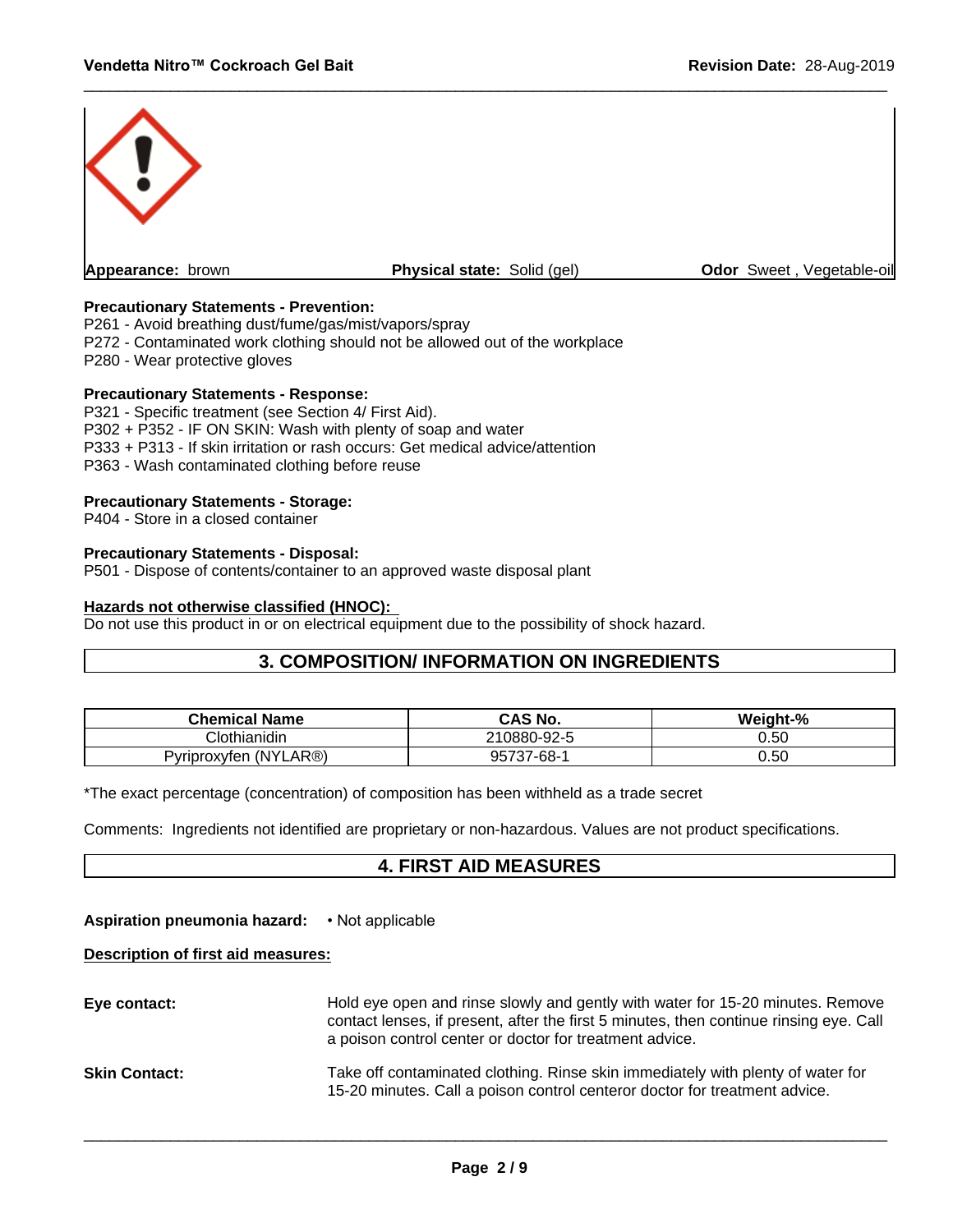| Ingestion:          | If swallowed, IMMEDIATELY call a poison control center or doctor for treatment<br>advice. Have person sip a glass of water if able to swallow. Do not induce vomiting<br>unless told to do so by a poison control center or a doctor. Never give anything by<br>mouth to an unconscious person. |
|---------------------|-------------------------------------------------------------------------------------------------------------------------------------------------------------------------------------------------------------------------------------------------------------------------------------------------|
| Inhalation:         | Remove affected person to fresh air. If person is not breathing, call 911 or an<br>ambulance, then give artificial respiration, preferably mouth-to-mouth if possible.<br>Call a poison control center or doctor for further treatment advice.                                                  |
| Note to physicians: | For skin effects, a highly efficient therapeutic agent for Pyrethrin/ Pyrethroid                                                                                                                                                                                                                |
|                     | exposure is topical application of tocopherol acetate (Vitamin E).                                                                                                                                                                                                                              |

# **5. FIRE-FIGHTING MEASURES**

#### **Suitable extinguishing media**

Use extinguishing measures that are appropriate to local circumstances and the surrounding environment.

#### **Unsuitable extinguishing media:**

Caution: Use of water spray when fighting fire may be inefficient.

**Hazardous combustion products:** Carbon monoxide, Carbon dioxide (CO2).

#### **Specific hazards arising from the chemical**

No information available.

**Explosion data Sensitivity to Mechanical Impact:** None. **Sensitivity to Static Discharge:** None.

#### **Protective equipment and precautions for firefighters:**

As in any fire, wear self-contained breathing apparatus pressure-demand, MSHA/NIOSH (approved or equivalent) and full protective gear.

#### **6. ACCIDENTAL RELEASE MEASURES**

#### **Personal precautions, protective equipment and emergency procedures**

**Personal precautions:** Use personal protective equipment as required.

**Environmental precautions:** Prevent further leakage or spillage if safe to do so. Do not allow into any sewer, on the ground or into any body of water. Prevent product from entering drains. Local authorities should be advised if significant spillages cannot be contained. See Section 12 for additional ecological information.

**Methods and material for containment and cleaning up**

**Methods for containment:** Prevent further leakage or spillage if safe to do so.

**Methods for cleaning up:** Clean contaminated surface thoroughly.Use personal protective equipment as required. Cover powder spill with plastic sheet or tarp to minimize spreading and keep powder dry. Take up mechanically, placing in appropriate containers for disposal. Avoid creating dust. Dam up. Soak up with inert absorbent material. Pick up and transfer to properly labeled containers.

# **7. HANDLING AND STORAGE**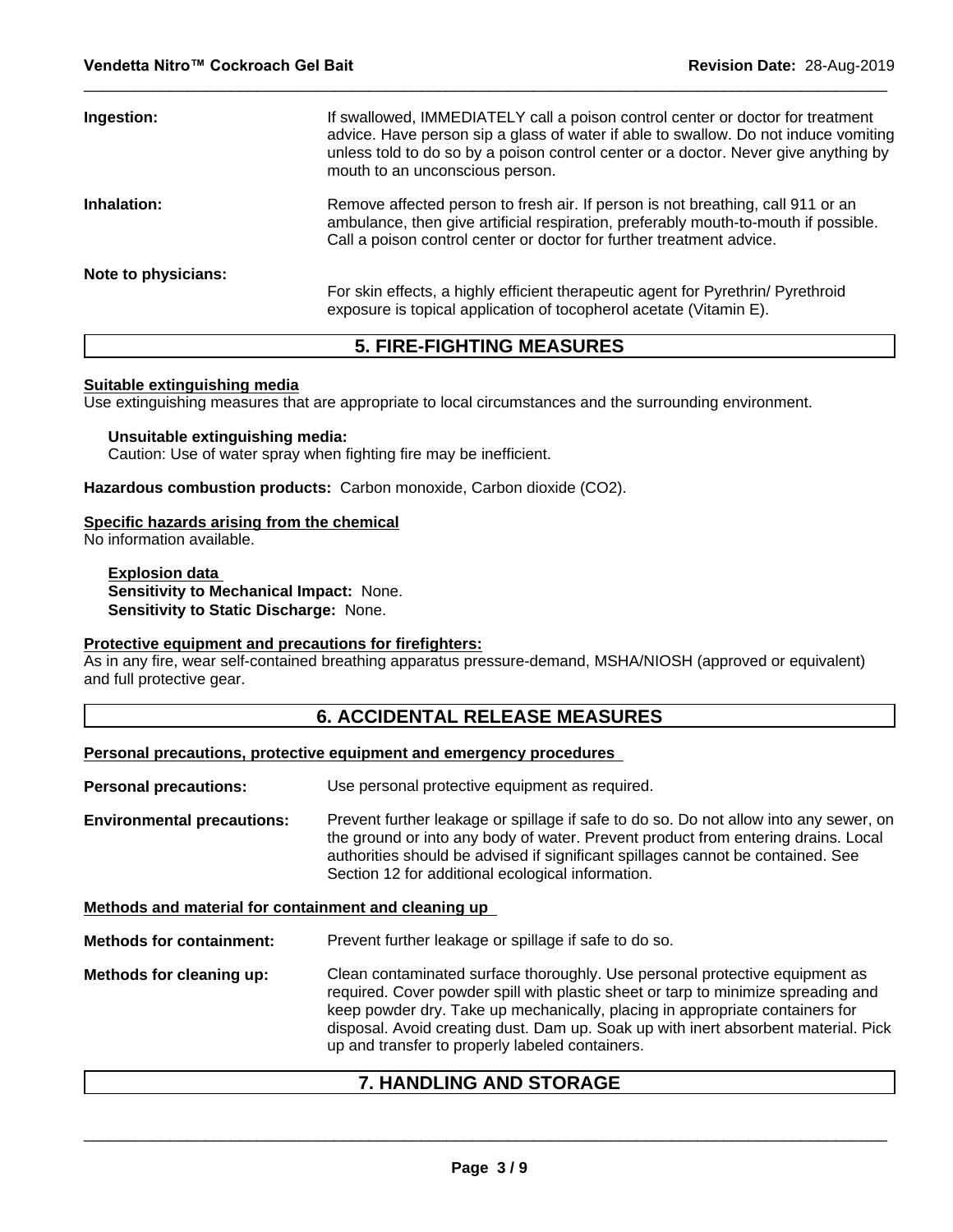#### **Precautions for safe handling**

| Advice on safe handling:                                              | Use personal protective equipment as required. Ensure adequate ventilation,<br>especially in confined areas. For more information, see product label.         |  |  |  |
|-----------------------------------------------------------------------|---------------------------------------------------------------------------------------------------------------------------------------------------------------|--|--|--|
|                                                                       | Conditions for safe storage, including any incompatibilities                                                                                                  |  |  |  |
| <b>Storage Conditions:</b>                                            | Keep container tightly closed in a dry and well-ventilated place. For more<br>information, see product label.                                                 |  |  |  |
|                                                                       | 8. EXPOSURE CONTROLS/ PERSONAL PROTECTION                                                                                                                     |  |  |  |
| <b>Control parameters</b>                                             |                                                                                                                                                               |  |  |  |
| <b>Exposure Guidelines:</b>                                           | This product, as supplied, does not contain any hazardous materials with<br>occupational exposure limits established by the region specific regulatory bodies |  |  |  |
| <b>Appropriate engineering controls</b>                               |                                                                                                                                                               |  |  |  |
| <b>Engineering Controls:</b>                                          | Safety showers<br>Eyewash stations<br>Ventilation systems                                                                                                     |  |  |  |
| Individual protection measures, such as personal protective equipment |                                                                                                                                                               |  |  |  |
| <b>Eye/face protection:</b>                                           | Protective eyewear is recommended, but is not required.                                                                                                       |  |  |  |
| Skin and body protection:                                             | Wear protective gloves and protective clothing.                                                                                                               |  |  |  |

**Respiratory protection:** No protective equipment is needed under normal use conditions. If exposure limits are exceeded or irritation is experienced, ventilation and evacuation may be required.

#### **General Hygiene Considerations:** When using do not eat, drink or smoke. Wash contaminated clothing before reuse.

# **9. PHYSICAL AND CHEMICAL PROPERTIES**

#### **Information on basic physical and chemical properties:**

| <b>Physical state:</b><br>Appearance:<br>Odor<br>Odor threshold:<br><b>Color (Gardner Scale):</b>            | Solid (gel)<br>brown<br>Sweet, Vegetable-oil<br>No information available<br>No information available       |                                                                      |
|--------------------------------------------------------------------------------------------------------------|------------------------------------------------------------------------------------------------------------|----------------------------------------------------------------------|
| <b>Property:</b><br>pH:<br>Melting point / freezing point:<br>Boiling point / boiling range:<br>Flash point: | <b>Values:</b><br>4.88<br>No information available<br>No information available<br>No information available | Comment: • Method<br>$@5\%$ in H <sub>2</sub> O                      |
| <b>Evaporation rate:</b><br>Flammability (solid, gas):                                                       | No information available<br>0                                                                              | Does not ignite after 2 minutes. Not considered<br>highly flammable. |
| Upper flammability limit (UEL):                                                                              | No information available                                                                                   |                                                                      |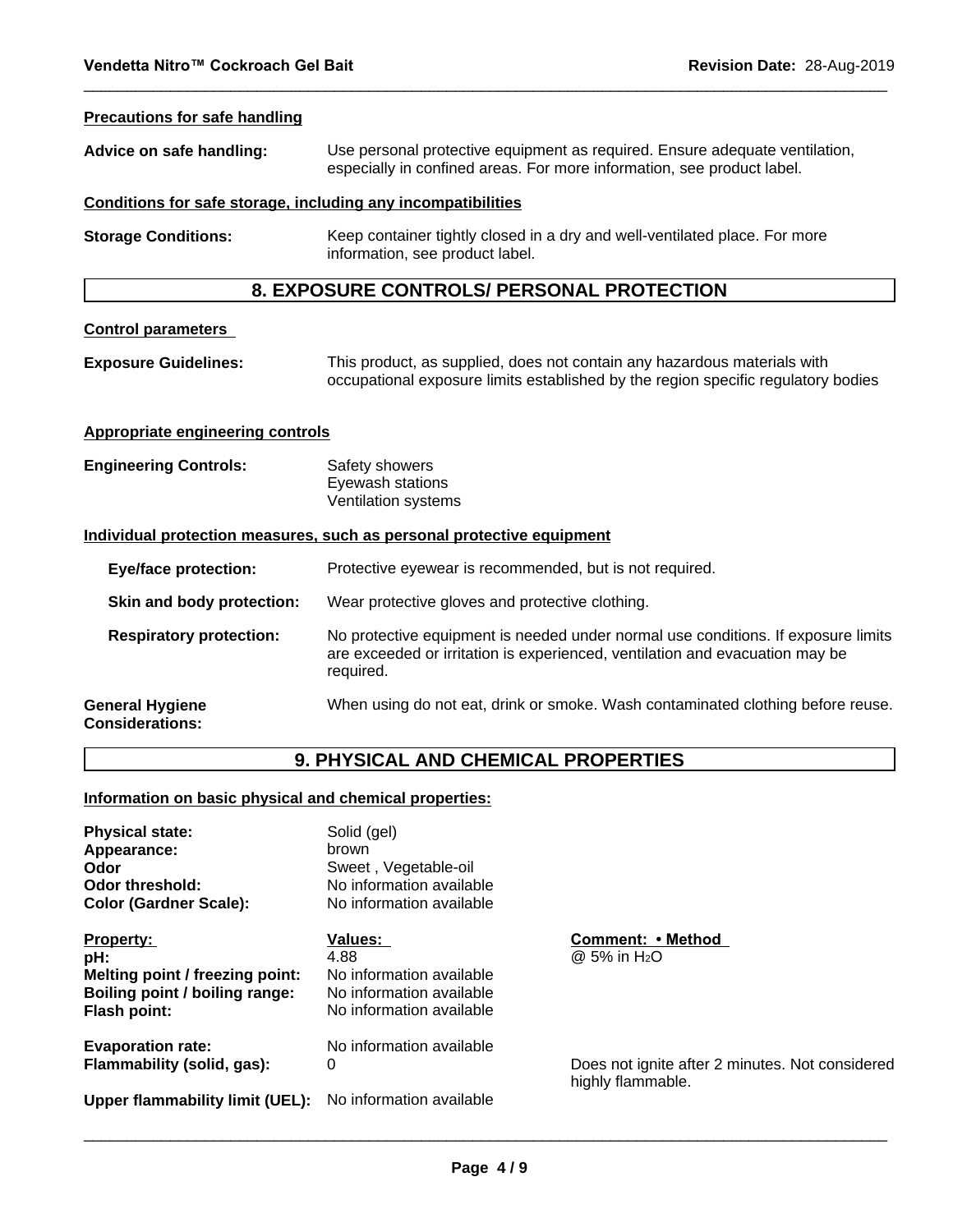| Lower flammability limit (LEL):<br>Vapor pressure:<br>Vapor density:<br><b>Specific Gravity:</b><br><b>Water solubility:</b><br>Partition coefficient; n-Octanol/ No information available<br>Water:<br><b>Autoignition temperature:</b><br><b>Decomposition temperature:</b><br>Kinematic viscosity:<br><b>Dynamic viscosity:</b><br><b>Refractive Index:</b> | No information available<br>No information available<br>No information available<br>1.062<br>No information available<br>No information available<br>No information available<br>No information available<br>No information available<br>No information available | @ 16.5 °C |
|----------------------------------------------------------------------------------------------------------------------------------------------------------------------------------------------------------------------------------------------------------------------------------------------------------------------------------------------------------------|-------------------------------------------------------------------------------------------------------------------------------------------------------------------------------------------------------------------------------------------------------------------|-----------|
| <b>Other Information:</b>                                                                                                                                                                                                                                                                                                                                      |                                                                                                                                                                                                                                                                   |           |
| VOC Content (%):                                                                                                                                                                                                                                                                                                                                               | 0.30                                                                                                                                                                                                                                                              |           |
| <b>Miscibility/Solubility:</b><br>Water:                                                                                                                                                                                                                                                                                                                       | No information available                                                                                                                                                                                                                                          |           |

# **10. STABILITY AND REACTIVITY**

#### **Reactivity**

No data available

### **Chemical stability**

Stable under recommended storage conditions.

#### **Possibility of Hazardous Reactions**

None under normal processing.

#### **Hazardous polymerization:** Hazardous polymerization does not occur.

#### **Conditions to avoid**

Extremes of temperature and direct sunlight.

#### **Incompatible materials:**

Incompatible with strong acids and bases. Incompatible with oxidizing agents.

### **Hazardous Decomposition Products**

Carbon monoxide, Carbon dioxide (CO2).

# **11. TOXICOLOGICAL INFORMATION**

#### **Numerical measures of toxicity - Product Information**

| Oral LD <sub>50</sub><br><b>Dermal LD<sub>50</sub></b><br><b>Inhalation LC<sub>50</sub></b><br>Eye contact:<br><b>Skin Contact:</b><br><b>Skin Irritation Index:</b> | $>5,000$ mg/kg (rat)<br>$>5,000$ mg/kg (rabbit)<br>No data required.<br>Minimal eye irritation. Irritation clearing in 48 hours. (rabbit).<br>Slightly irritating. (rabbit).<br>0.1 |
|----------------------------------------------------------------------------------------------------------------------------------------------------------------------|-------------------------------------------------------------------------------------------------------------------------------------------------------------------------------------|
| <b>Sensitization:</b>                                                                                                                                                | Positive. (guinea pig).                                                                                                                                                             |
| Carcinogenicity                                                                                                                                                      | This product does not contain any carcinogens or potential carcinogens as listed<br>by OSHA, IARC or NTP.                                                                           |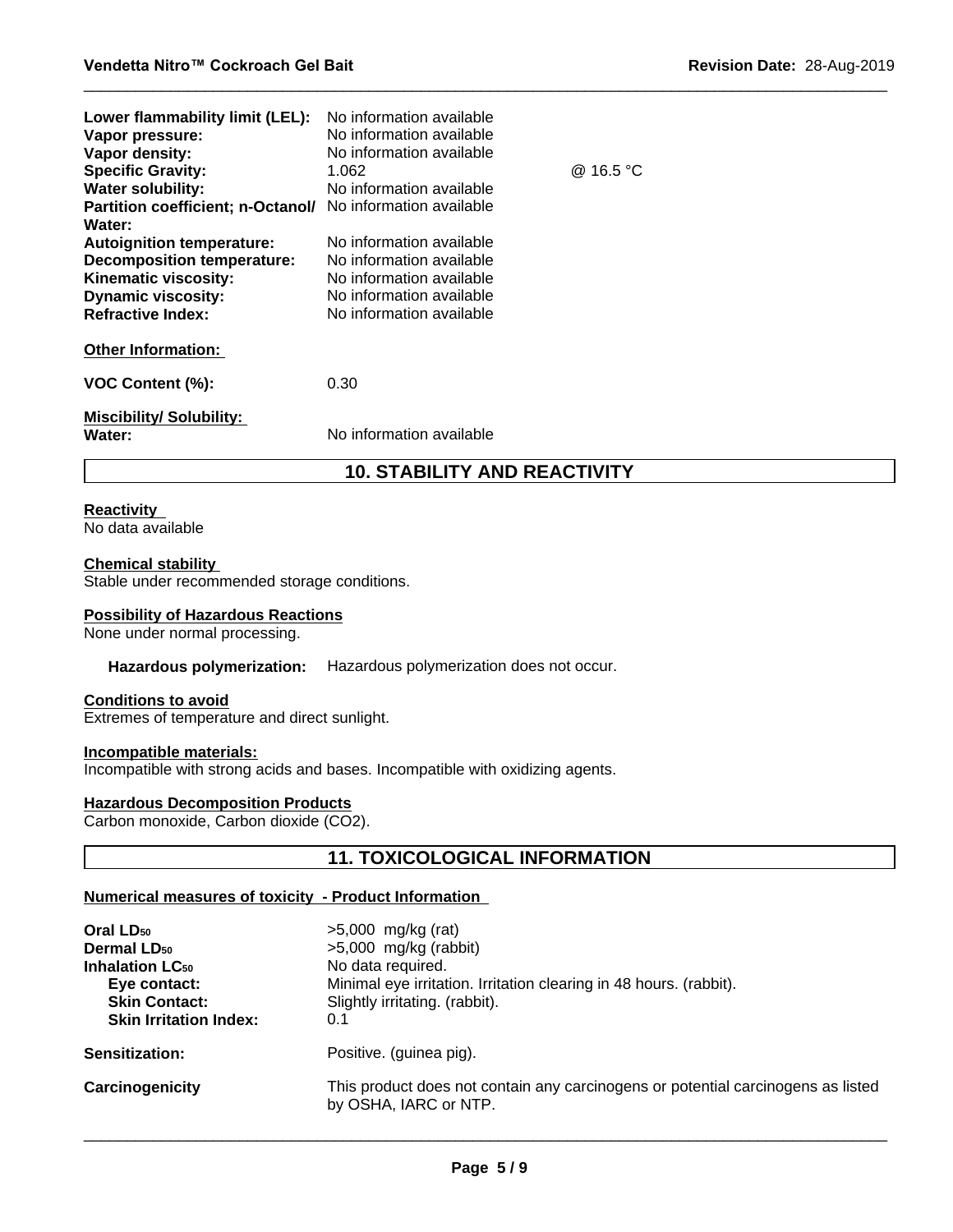| <b>Reproductive toxicity:</b> | No information available.       |
|-------------------------------|---------------------------------|
| <b>Developmental Toxicity</b> | No information available.       |
| Teratogenicity:               | No information available.       |
| STOT - single exposure:       | No information available.       |
| STOT - repeated exposure:     | No information available.       |
| <b>Target Organ Effects:</b>  | Eyes, Respiratory system, Skin. |

# **12. ECOLOGICAL INFORMATION**

#### **Ecotoxicity:**

#### **Persistence and degradability**

No information available.

#### **Bioaccumulation**

No information available.

#### **Other adverse effects:** No information available

#### **Environmental hazards (EPA):**

Do not discharge effluent containing this product into lakes, streams, ponds, estuaries, oceans or other waters unless in accordance with the requirements of a National Pollutant Discharge Elimination System (NPDES) permit and the permitting authority has been notified in writing prior to discharge. Do not discharge effluent containing this product to sewer systems without previously notifying the local sewage treatment plant authority. For guidance contact your State Water Board or Regional Office of the EPA.

### **13. DISPOSAL CONSIDERATIONS**

#### **Waste treatment methods**

| <b>Disposal of wastes:</b>     | Disposal should be in accordance with applicable regional, national and local laws<br>and regulations. For more information, see product label. |
|--------------------------------|-------------------------------------------------------------------------------------------------------------------------------------------------|
| <b>Contaminated packaging:</b> | For more information, see product label.                                                                                                        |

#### **14. TRANSPORT INFORMATION**

#### **DOT (Department of Transportation)**

| <b>Proper Shipping Name:</b> | Insecticides, Insect or Animal Repellent, Solid                                  |
|------------------------------|----------------------------------------------------------------------------------|
| <b>Hazard Class:</b>         | This material is not hazardous.                                                  |
| Air (IATA/ ICAO)             |                                                                                  |
| <b>Proper Shipping Name:</b> | Insecticides, Insect or Animal Repellent, Solid                                  |
| <b>Hazard Class:</b>         | This material is not hazardous.                                                  |
| Vessel (IMO/ IMDG)           |                                                                                  |
| <b>UN/ID Number:</b>         | UN3077                                                                           |
| <b>Proper Shipping Name:</b> | Environmentally Hazardous Substance, solid, n.o.s., (Clothianidin, Pyriproxyfen) |
| <b>Hazard Class:</b>         | 9                                                                                |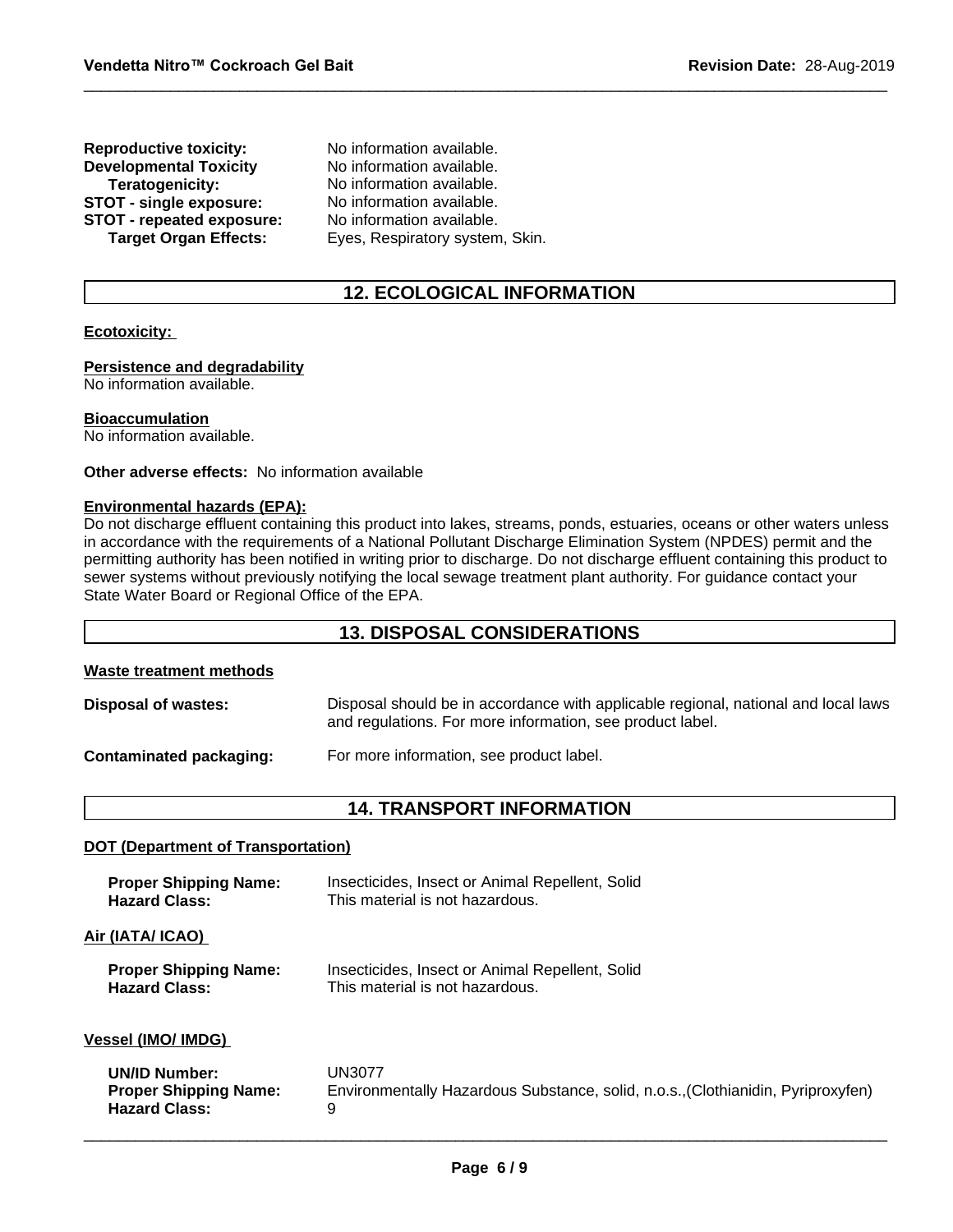| <b>Packing Group:</b>    |     |
|--------------------------|-----|
| <b>Marine Pollutant:</b> | Yes |

# **15. REGULATORY INFORMATION**

#### **US Federal Regulations**

#### **SARA 313**

Section 313 of Title III of the Superfund Amendments and Reauthorization Act of 1986 (SARA). This product does not contain any chemicals which are subject to the reporting requirements of the Act and Title 40 of the Code of Federal Regulations, Part 372

#### **SARA 311/312 Hazard**

| Yes |  |
|-----|--|
| Yes |  |
| Nο  |  |
| No  |  |
| No  |  |
|     |  |

#### **CWA (Clean Water Act)**

This product does not contain any substances regulated as pollutants pursuant to the Clean Water Act (40 CFR 122.21 and 40 CFR 122.42)

#### **CERCLA**

This material, as supplied, does not contain any substances regulated as hazardous substances under the Comprehensive Environmental Response Compensation and Liability Act (CERCLA) (40 CFR 302) or the Superfund Amendments and Reauthorization Act (SARA) (40 CFR 355). There may be specific reporting requirements at the local, regional, or state level pertaining to releases of this material

#### **US State Regulations:**

#### **California Proposition 65:**

This product does not contain any intentionally added Proposition 65 chemicals

#### **U.S. EPA Label Information:**

#### **EPA Registration Number:** 1021-2796

#### **Difference between SDS and EPA (FIFRA) Pesticide label:**

This chemical is a pesticide product registered by the United States Environmental Protection Agency and is subject to certain labeling requirements under federal pesticide law. These requirements differ from the classification criteria and hazard information required for Safety Data Sheets (SDS), and for workplace labels of non-pesticide chemicals. The pesticide label also includes other important information, including directions for use. The hazard information required on the pesticide label is reproduced below:

#### Precautionary Statements:

• Prolonged or frequently repeated skin contact may cause allergic reactions in some individuals.

| International Inventories: |                 |
|----------------------------|-----------------|
| <b>TSCA</b>                | Complies        |
| <b>DSL/NDSL</b>            | Complies        |
| <b>EINECS/ELINCS</b>       | Does not comply |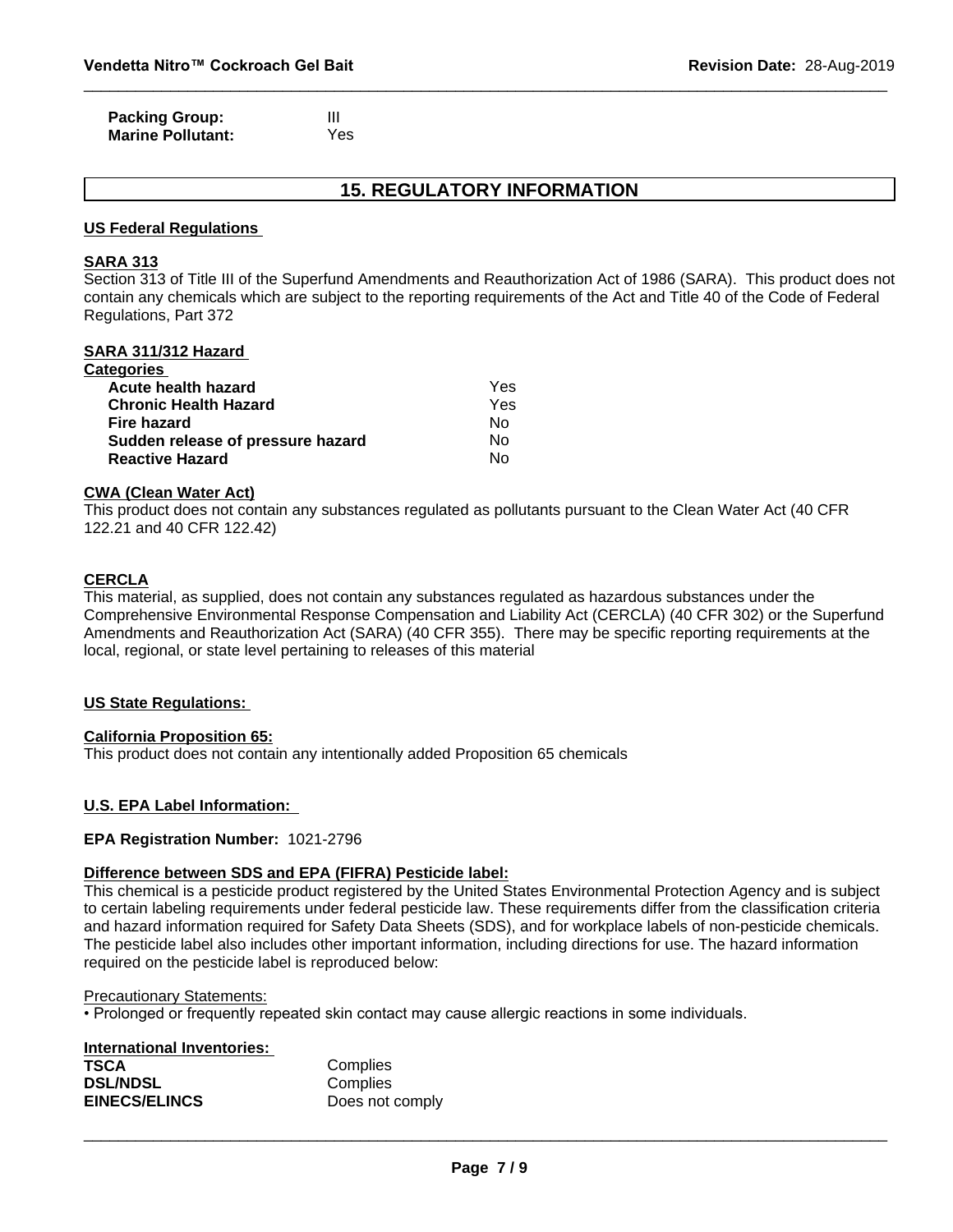| <b>ENCS</b>  | Does not comply |
|--------------|-----------------|
| <b>IECSC</b> | Does not comply |
| <b>KECL</b>  | Does not comply |
| <b>PICCS</b> | Does not comply |
| <b>AICS</b>  | Does not comply |

#### **Legend:**

**TSCA** - United States Toxic Substances Control Act Section 8(b) Inventory

**DSL/NDSL** - Canadian Domestic Substances List/Non-Domestic Substances List

**EINECS/ELINCS** - European Inventory of Existing Chemical Substances/European List of Notified Chemical **Substances** 

**ENCS** - Japan Existing and New Chemical Substances

**IECSC** - China Inventory of Existing Chemical Substances

**KECL** - Korean Existing and Evaluated Chemical Substances

**PICCS** - Philippines Inventory of Chemicals and Chemical Substances

**AICS** - Australian Inventory of Chemical Substances

# **16. OTHER INFORMATION, INCLUDING DATE OF PREPARATION OR LAST REVISION.**

| <b>NFPA</b> | <b>Health hazards 2</b> | <b>Flammability</b>   | Instability 0             | <b>Physical and</b><br><b>Chemical Properties</b> |
|-------------|-------------------------|-----------------------|---------------------------|---------------------------------------------------|
| <b>HMIS</b> | Health hazards 2*       | <b>Flammability 1</b> | <b>Physical hazards</b> 0 | <b>Personal protection</b>                        |

*Chronic Hazard Star Legend \* = Chronic Health Hazard*

| <b>Issue Date:</b><br>28-Aug-2019          | <b>Revision Date:</b><br>28-Aug-2019                          | <b>Revision Note:</b><br>- SDS sections updated<br>- 14<br>$-15$                                                                                                                                                                                                                                                                                                                                                                                                                                                                                                                                                                                                                                                                                                                                                                                                                                                                                                                                                                                                                                                                                                                        |  |  |  |
|--------------------------------------------|---------------------------------------------------------------|-----------------------------------------------------------------------------------------------------------------------------------------------------------------------------------------------------------------------------------------------------------------------------------------------------------------------------------------------------------------------------------------------------------------------------------------------------------------------------------------------------------------------------------------------------------------------------------------------------------------------------------------------------------------------------------------------------------------------------------------------------------------------------------------------------------------------------------------------------------------------------------------------------------------------------------------------------------------------------------------------------------------------------------------------------------------------------------------------------------------------------------------------------------------------------------------|--|--|--|
| <b>SDS Prepared By:</b><br>e-Mail Address: | Troy Azzivitto, MGK® Chemistry Department.<br>mgk-sds@mgk.com |                                                                                                                                                                                                                                                                                                                                                                                                                                                                                                                                                                                                                                                                                                                                                                                                                                                                                                                                                                                                                                                                                                                                                                                         |  |  |  |
| Disclaimer:                                |                                                               | The information provided in this Safety Data Sheet (SDS) is provided in good faith<br>and believed to be accurate at the time of preparation of the SDS. However, to the<br>extent consistent with applicable law, MGK® and its subsidiaries or affiliates<br>extend no warranties, make no representations, and assume no responsibility as<br>to the accuracy, suitability, or completeness of such information. Additionally, to<br>the extent consistent with applicable law, neither MGK® nor any of its subsidiaries<br>or affiliates represents or guarantees that this information or product may be used<br>without infringing the intellectual property rights of others. Except to the extent a<br>particular use and particular information are expressly stated on the product label,<br>it is the users' own responsibility to determine the suitability of this information for<br>their own particular use of this product. If necessary, contact MGK® to confirm<br>that you have the most current product label and SDS.<br>This Safety Data Sheet (SDS) serves different purposes than and DOES NOT<br>REPLACE OR MODIFY THE EPA-APPROVED PRODUCT LABEL (attached to |  |  |  |
|                                            |                                                               | and accompanying the product container). This SDS provides important health,<br>safety, and environmental information for employers, employees, emergency<br>responders and others handling large quantities of the product in activities<br>generally other than product use as required by the Occupational Health and<br>Safety Act (29 CFR 1910.1200, "Hazcom"). The product label provides information                                                                                                                                                                                                                                                                                                                                                                                                                                                                                                                                                                                                                                                                                                                                                                             |  |  |  |